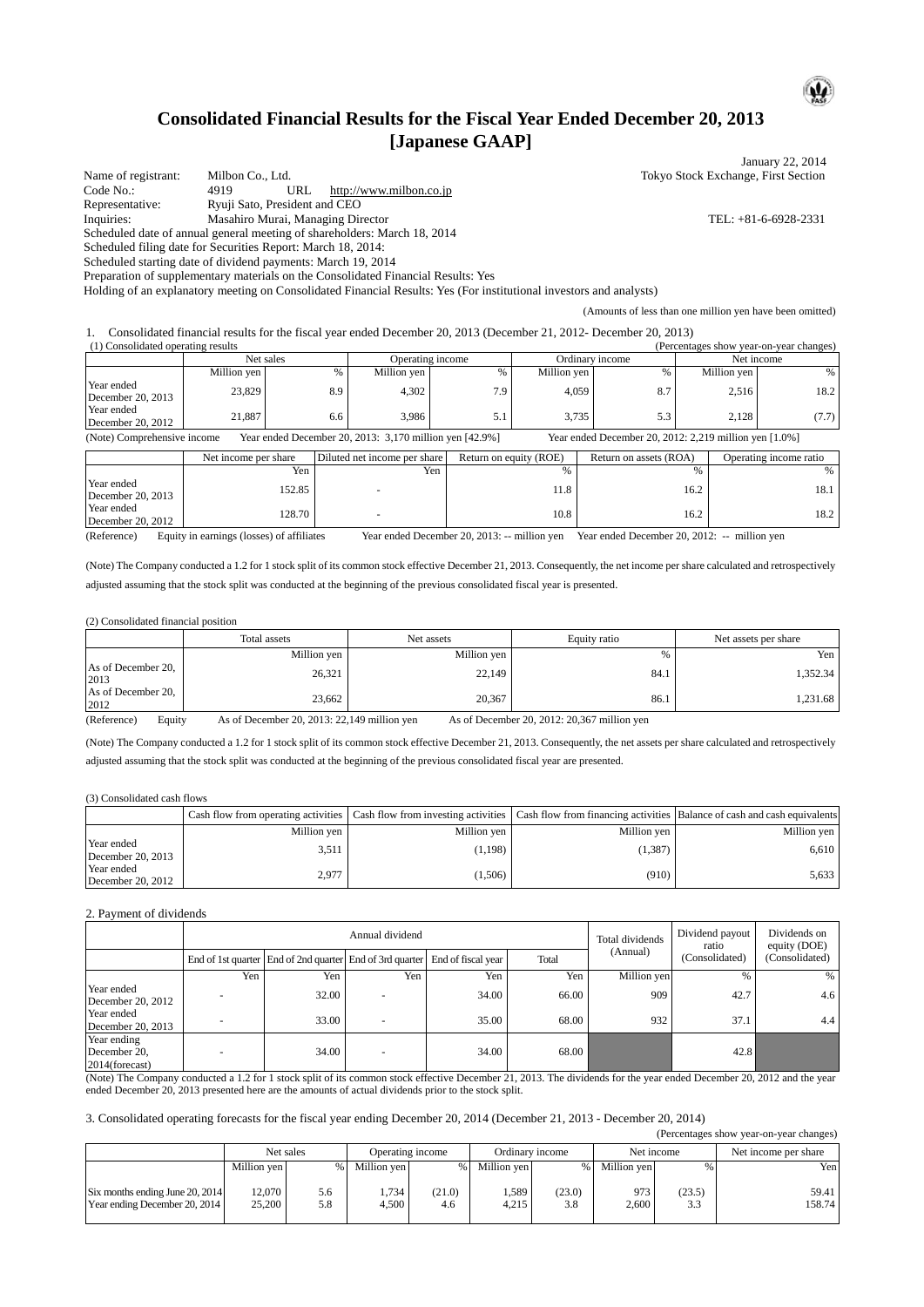\*Notes

### (1) Significant changes in subsidiaries during the period

(changes in specified subsidiaries accompanied by changes in the scope of consolidation) : None

Exclude: 0 companies (Company name: )

(2) Changes in accounting policies, changes in accounting estimates and retrospective restatements

| 1) Changes in accounting policies due to amendment to the      |        |
|----------------------------------------------------------------|--------|
| accounting standards, etc.                                     | : None |
| 2) Changes in accounting policies other than those in 1) above | : None |
| 3) Changes in accounting estimates                             | : None |
| 4) Retrospective restatements                                  | : None |

#### (3) Number of shares issued (common stock)

| 1) Number of shares issued at the end of the period  | Year ended        |                   | Year ended        |                   |
|------------------------------------------------------|-------------------|-------------------|-------------------|-------------------|
| (including treasury stock)                           | December 20, 2013 | 16,558,617 shares | December 20, 2012 | 16,558,617 shares |
| 2) Number of treasury stock at the end of the period | Year ended        |                   | Year ended        |                   |
|                                                      | December 20, 2013 | 179,953 shares    | December 20, 2012 | 22.459 shares     |
| 3) Average number of shares during the period        | Year ended        |                   | Year ended        |                   |
|                                                      | December 20, 2013 | 16,462,012 shares | December 20, 2012 | 16,536,642 shares |

(Note) The Company conducted a 1.2 for 1 stock split of its common stock effective December 21, 2013. Consequently, the number of shares issued at the end of the period, the number of treasury stock at the end of the period, and the average number of shares during the period calculated and retrospectively adjusted assuming that the stock split was conducted at the beginning of the previous consolidated fiscal year are presented.

### (Reference) Summary of non-consolidated operating results

#### 1. Non-consolidated financial results for the fiscal year ended December 20, 2013 (December 21, 2012- December 20, 2013)

|                                 | (1) Non-consolidated operating results<br>(Percentages show vear-on-vear changes) |     |                  |      |                 |      |             |       |  |
|---------------------------------|-----------------------------------------------------------------------------------|-----|------------------|------|-----------------|------|-------------|-------|--|
|                                 | Net sales                                                                         |     | Operating income |      | Ordinary income |      | Net income  |       |  |
|                                 | Million yen                                                                       |     | Million yen      |      | Million ven     |      | Million ven | $\%$  |  |
| Year ended<br>December 20, 2013 | 23.180                                                                            | 8.3 | 4.516            | 12.5 | 4.254           | 13.1 | 2.545       | 18.2  |  |
| Year ended<br>December 20, 2012 | 21.403                                                                            | 5.9 | 4.015            | 3.6  | 3.761           | 3.8  | 2,153       | (9.3) |  |

|                                 | Net income per share | Diluted net income per share |
|---------------------------------|----------------------|------------------------------|
|                                 | Yen                  | Yen                          |
| Year ended<br>December 20, 2013 | 154.66               | -                            |
| Year ended<br>December 20, 2012 | 130.24               | ۰                            |

(Note) The Company conducted a 1.2 for 1 stock split of its common stock effective December 21, 2013. Consequently, the net income per share calculated and retrospectively adjusted assuming that the stock split was conducted at the beginning of the previous fiscal year is presented.

### (2) Non-consolidated financial position

|                            | Total assets | Net assets  | Equity ratio | Net assets per share |
|----------------------------|--------------|-------------|--------------|----------------------|
|                            | Million yen  | Million yen | %            | Yen                  |
| As of December 20,<br>2013 | 26,192       | 22,533      | 86.0         | 1,375.78             |
| As of December 20,<br>2012 | 24,175       | 20,969      | 86.7         | 1,268.10             |

(Reference) Equity As of December 20, 2013: 22,533 million yen As of December 20, 2012: 20,969 million yen

(Note) The Company conducted a 1.2 for 1 stock split of its common stock effective December 21, 2013. Consequently, the net assets per share calculated and retrospectively adjusted assuming that the stock split was conducted at the beginning of the previous fiscal year are presented.

### 2. Non-consolidated operating forecasts for the fiscal year ending December 20, 2014 (December 21, 2013 - December 20, 2014)

|                                    |             |           |             |                 |             |            | (Percentages show year-on-year changes) |
|------------------------------------|-------------|-----------|-------------|-----------------|-------------|------------|-----------------------------------------|
|                                    |             | Net sales |             | Ordinary income |             | Net income | Net income per share                    |
|                                    | Million yen | %         | Million yen | %               | Million yen |            | Yen I                                   |
| Six months ending June 20,<br>2014 | 11,662      | 4.8       | 1,696       | (21.1)          | 1,071       | (19.9)     | 65.43                                   |
| Year ending December 20,<br>2014   | 24,325      | 4.9       | 4,330       | 1.8             | 2,700       | 6.1        | 164.85                                  |

\*Indication of the status of execution of audit procedures

As these financial results are not subject to audit procedures pursuant to the Financial Instruments and Exchange Act, said audit procedures were not completed at the time of disclosure of this report.

\*Explanation on the appropriate use of operating forecasts and other special instructions

Operating forecasts and other statements regarding the future presented in these materials are based on information currently available and certain assumptions deemed to be reasonable, and actual performance may differ substantially due to various factors. For notes on the use of preconditions of operating forecasts and the use of operating forecasts, refer to "1. Analysis of operating results and financial conditions (1) Analysis of operating results" on page 2 of the supplementary materials.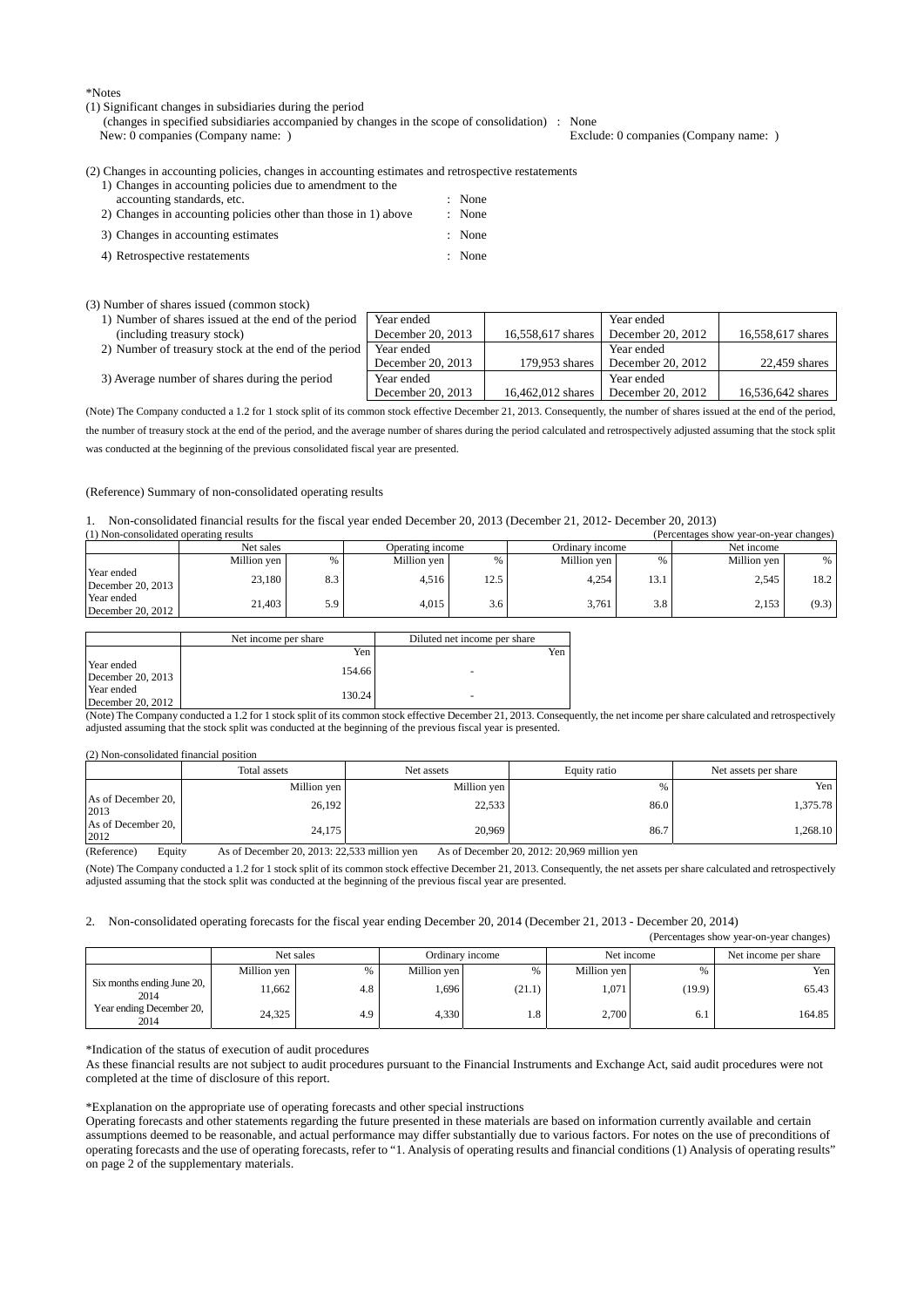# Contents of supplementary materials

| 1. |     |                                                                                                                          |  |
|----|-----|--------------------------------------------------------------------------------------------------------------------------|--|
|    | (1) |                                                                                                                          |  |
|    | (2) |                                                                                                                          |  |
|    | (3) | Basic policy on the distribution of profit and dividends for the fiscal year under review and the following fiscal year4 |  |
|    | (4) |                                                                                                                          |  |
| 2. |     |                                                                                                                          |  |
| 3. |     |                                                                                                                          |  |
|    | (1) |                                                                                                                          |  |
|    | (2) |                                                                                                                          |  |
|    | (3) |                                                                                                                          |  |
|    | (4) |                                                                                                                          |  |
| 4. |     |                                                                                                                          |  |
|    | (1) |                                                                                                                          |  |
|    | (2) |                                                                                                                          |  |
|    | (3) |                                                                                                                          |  |
|    | (4) |                                                                                                                          |  |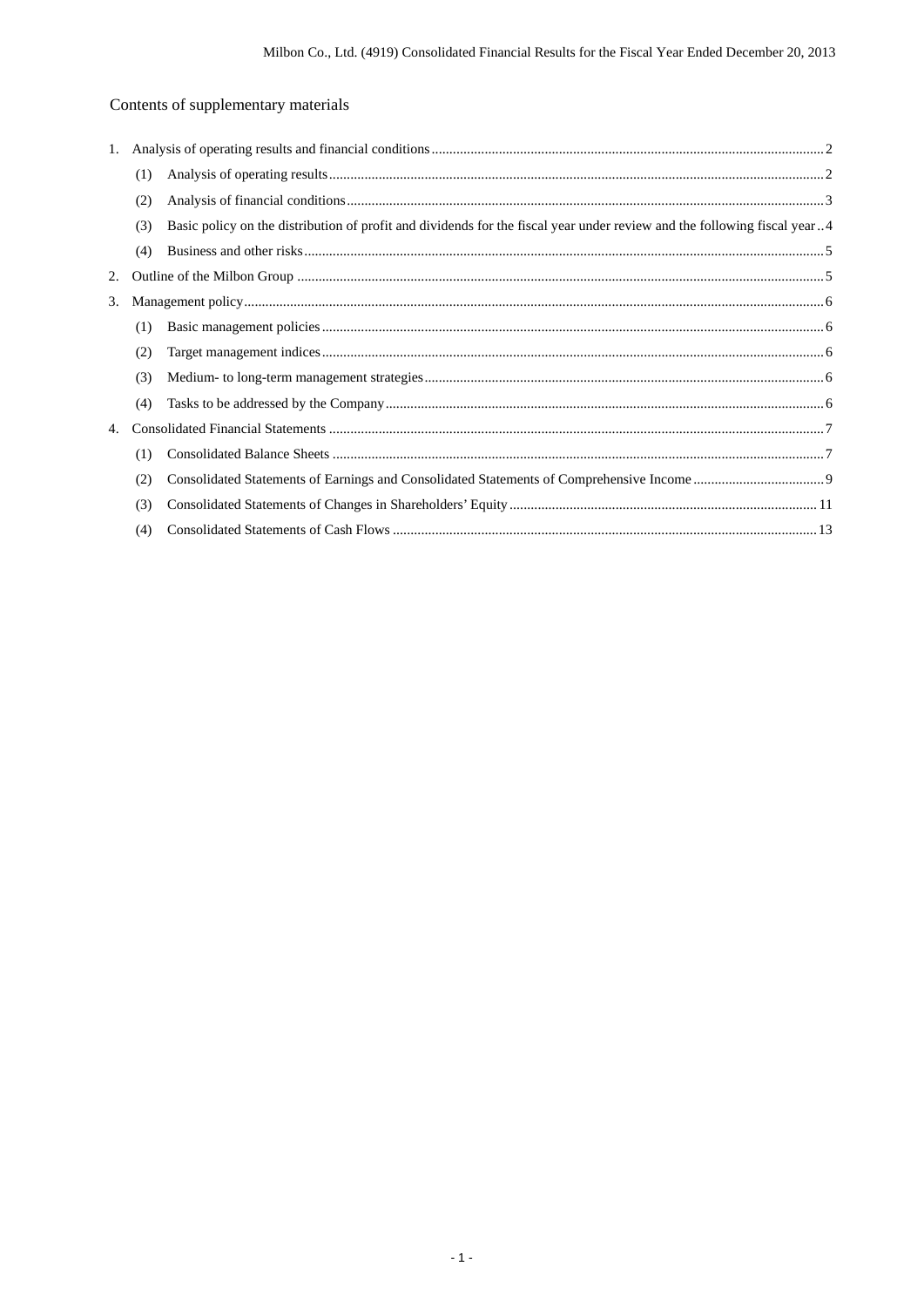## 1. Analysis of operating results and financial conditions

- (1) Analysis of operating results
	- 1) Operating results for the consolidated fiscal year under review

During the consolidated fiscal year under review, our nation's economy was on a moderate recovery trend, as the yen grew weaker and stock prices rose as a result of the government's economic measures, while corporate earnings improved and personal consumption also seemed to pick up. Nevertheless, uncertainty over the future continued to prevail due to concerns about the decelerating economies of the emerging nations and other factors. In the beauty industry, amid the harsh business climate precipitated by the effects of the declining population, the low birth rate and the aging society, there has been a growing awareness of beauty among women in their 30's to 50's who form the core of the customer base, and there has been a marked increase in yearly usage amounts per customer in their 30's to 50's who use our partner salons.

Under such circumstances, the Milbon Group has been changing awareness of mature women who make up its clientele, and being fully aware of the importance of creating new value, has been promoting initiatives intended for salons under the slogan of "Promotion of Age Beauty Innovation, in which professional designers answer to the new values held by mature women."

As a result of directly addressing the concerns of mature women over their hair and scalp, and concentrating its efforts on providing products and services that focus on aging care, the Group was able to achieve our targets for both consolidated net sales and multiple-step income, and reach record highs in both.

Consolidated net sales during the consolidated fiscal year under review increased by 1,942 million yen to 23,829 million yen (up 8.9% year-on-year). This was primarily due to the strong sales of the aging care brand, Plarmia, which were launched in February and September, and the premium hair care brand, Aujua, in the hair-care product category; and the strong sales of the permanent hair coloring brand Ordeve and Ordeve Beaute, the product line specialized for gray hair, in the hair coloring product category. Double-digit growth of sales in China and South Korea thanks to the proactive educational activities conducted in the salons was another factor of the increase.

Selling, general and administrative expenses increased by 9.4% over the previous year to 11,872 million yen, as a result of sales promotion expenses of new products and personnel expenses exceeding the previous year levels. Operating income increased by 316 million yen to 4,302 million yen (up 7.9% year-on-year), ordinary income also increased by 324 million yen to 4,059 million yen (up 8.7% year-on-year) and net income increased by 387 million yen to 2,516 million yen (up 18.2% year-on-year).

| [Breakdown of consolidated net sales by product category] |                       |              |                             | (Unit: Million yen) |                        |                             |
|-----------------------------------------------------------|-----------------------|--------------|-----------------------------|---------------------|------------------------|-----------------------------|
|                                                           | Previous Consolidated |              | <b>Current Consolidated</b> |                     | Increase<br>(Decrease) | Percentage<br>Change $(\%)$ |
| <b>Product Category</b>                                   | <b>Fiscal Year</b>    |              | Fiscal Year                 |                     |                        |                             |
|                                                           | Amount                | Ratio $(\%)$ | Amount                      | Ratio $(\%)$        | Amount                 |                             |
| Hair care products                                        | 11.069                | 50.6         | 12.616                      | 52.9                | 1.547                  | 14.0                        |
| Hair coloring products                                    | 8,820                 | 40.3         | 9.288                       | 39.0                | 467                    | 5.3                         |
| Permanent wave products                                   | 1,678                 | 7.7          | 1,623                       | 6.8                 | (55)                   | (3.3)                       |
| Others                                                    | 318                   | 1.4          | 301                         | 1.3                 | (17)                   | (5.4)                       |
| Total                                                     | 21,887                | 100.0        | 23,829                      | 100.0               | 1,942                  | 8.9                         |

Breakdown of net sales by product category and breakdown of net sales into domestic and overseas sales are shown below:

| (Unit: Million yen)<br>[Breakdown of net sales into domestic and overseas sales] |                                             |              |                                            |              |                        |               |  |
|----------------------------------------------------------------------------------|---------------------------------------------|--------------|--------------------------------------------|--------------|------------------------|---------------|--|
|                                                                                  | Previous Consolidated<br><b>Fiscal Year</b> |              | Current Consolidated<br><b>Fiscal Year</b> |              | Increase<br>(Decrease) | Percentage    |  |
|                                                                                  | Amount                                      | Ratio $(\%)$ | Amount                                     | Ratio $(\%)$ | Amount                 | Change $(\%)$ |  |
| Domestic sales                                                                   | 20.482                                      | 93.6         | 21,946                                     | 92.1         | 1,463                  | 7.1           |  |
| Overseas sales                                                                   | 1.404                                       | 6.4          | 1,882                                      | 7.9          | 478                    | 34.1          |  |
| Total                                                                            | 21,887                                      | 100.0        | 23,829                                     | 100.0        | 1,942                  | 8.9           |  |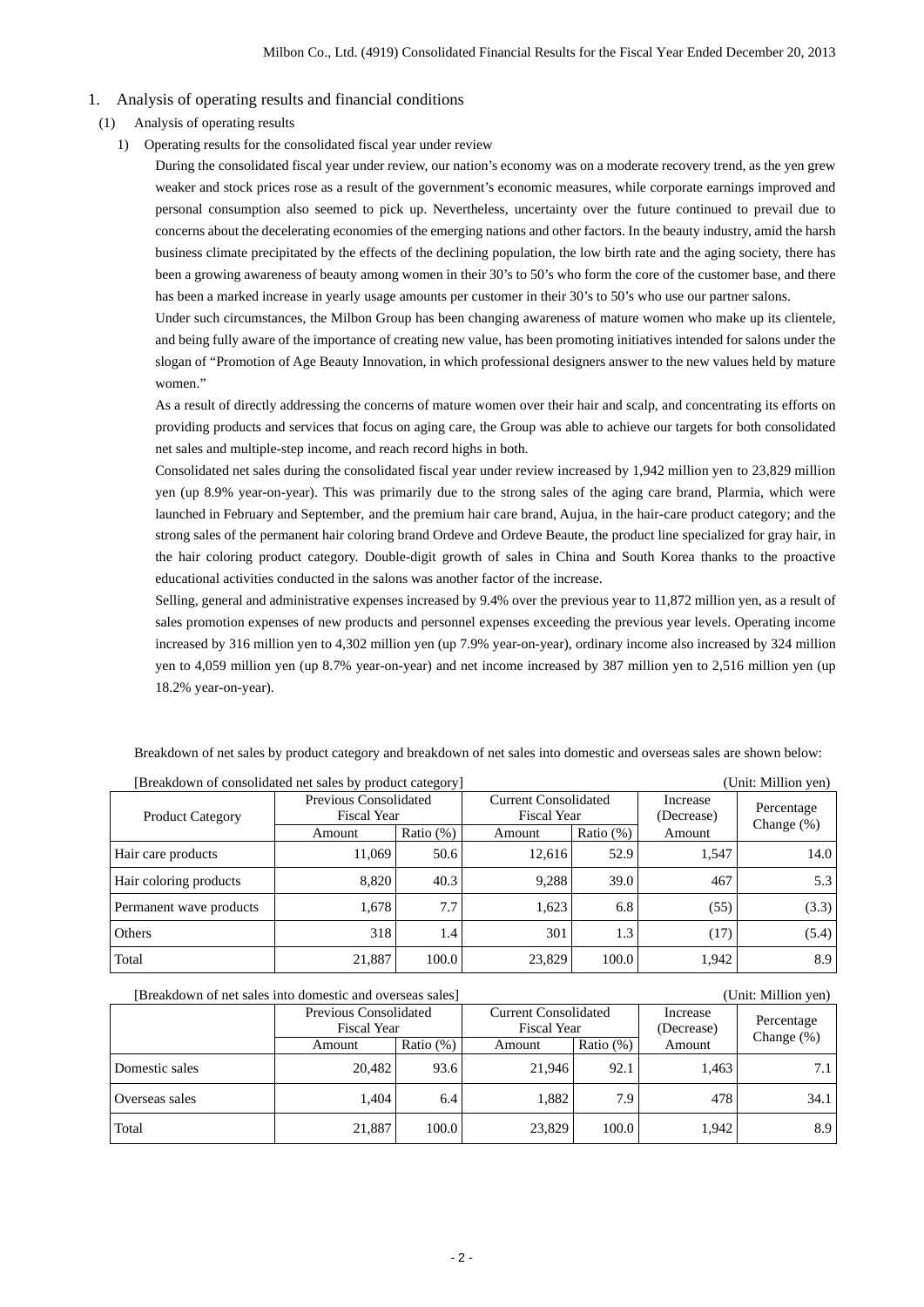### 2) Outlook for fiscal 2014

In terms of the domestic economic environment, while a moderate recovery trend prevails due to the penetration of the effects of the government's economic measures, the last-minute demand and pullbacks in consumer spending accompanying the consumption tax hike in April are expected to have a complex effect, and uncertainty about the future will continue to persist. In the beauty industry, despite the progressive decrease in the productive-age population (15 to 64 years old), the low birth rate and the aging society, there has been a growing trend among mature women to aggressively invest in what they perceive to be of intrinsically superior value, and consequently an increase in yearly usage amounts per customer is expected, particularly spending per customer of women mainly in their 40's, as well as women in their 30's and 50's who use our partner salons.

Under these circumstances, the Milbon Group, fully aware of the importance of enhancing "intangible value" based on communication that will answer to the values of mature women, will promote initiatives geared toward the salons under the slogan of "supporting the creation of persons and the creation of appeal as professionals that will create intrinsic and absolute value on the salon stage."

The full-fledged, nationwide campaign to market organic products, which commenced in fiscal 2013, is expected to further contribute to capturing new customers for the salons through the addition of new products.

In terms of global expansion, our Thai plant, which will become the base for supplying products overseas, will commence full operations and promptly answer to the demands of each country. Marketing operations in Thailand, Malaysia and Vietnam, which commenced in fiscal 2013, will expand their product lineup. Additionally, we will commence trial marketing in Indonesia, in addition to dispatching employees to Brazil to begin a field survey of the area.

As a result of these efforts, the Company expects consolidated net sales of 25,200 million yen (up 5.8% year-on-year), consolidated operating income of 4,500 million yen (up 4.6% year-on-year), consolidated ordinary income of 4,215 million yen (up 3.8% year-on-year), and consolidated net income of 2,600 million yen (up 3.3% year-on-year).

## (2) Analysis of financial conditions

1) Assets, liabilities and net assets

Total assets at the end of the current consolidated fiscal year increased by 2,659 million yen compared to the end of the previous consolidated fiscal year to 26,321 million yen.

Current assets increased by 1,338 million yen compared to the end of the previous consolidated fiscal year to 12,938 million. This was mainly due to the increase in cash and deposits by 779 million yen.

Noncurrent assets increased by 1,320 million yen compared to the end of the previous consolidated fiscal year to 13,383 million yen. This was mainly due to increase in construction in progress by 749 million yen and the increase in investment securities by 630 million yen.

Current liabilities increased by 872 million yen compared to the end of the previous consolidated fiscal year to 3,970 million yen. This was mainly due to the increase in accounts payable-other by 355 million yen and the increase in income taxes payable by 297 million yen.

Noncurrent liabilities increased by 4 million yen from the end of the previous consolidated fiscal year to 201 million yen. Net assets increased by 1,782 million yen compared to the end of the previous consolidated fiscal year to 22,149 million yen. This was mainly due to the increase of 1,592 million yen in retained earnings.

As a result, equity ratio changed from 86.1% at the end of the previous consolidated fiscal year to 84.1%. Net assets per share based on total outstanding shares as of the end of the current consolidated fiscal year increased from 1,231.68 yen per share at the end of the previous consolidated fiscal year to 1,352.34 yen per share.

2) Cash flows

Cash and cash equivalents (hereinafter "net cash") at the end of the current consolidated fiscal year increased by 977 million yen compared to the end of the previous consolidated fiscal year to 6,610 million yen, as a result of using the net cash provided by operating activities for the payment of income taxes and the payment of dividends.

(Cash flows from operating activities)

Net cash provided by operating activities amounted to 3,511 million yen. This was mainly the result of posting 4,048 million yen in income before income taxes and minority interests, depreciation and amortization of 882 million yen and 1,350 million yen in income taxes paid.

(Cash flows from investing activities)

Net cash used in investing activities amounted to 1,198 million yen. This was mainly due to the purchase of property, plant and equipment of 1,319 million yen.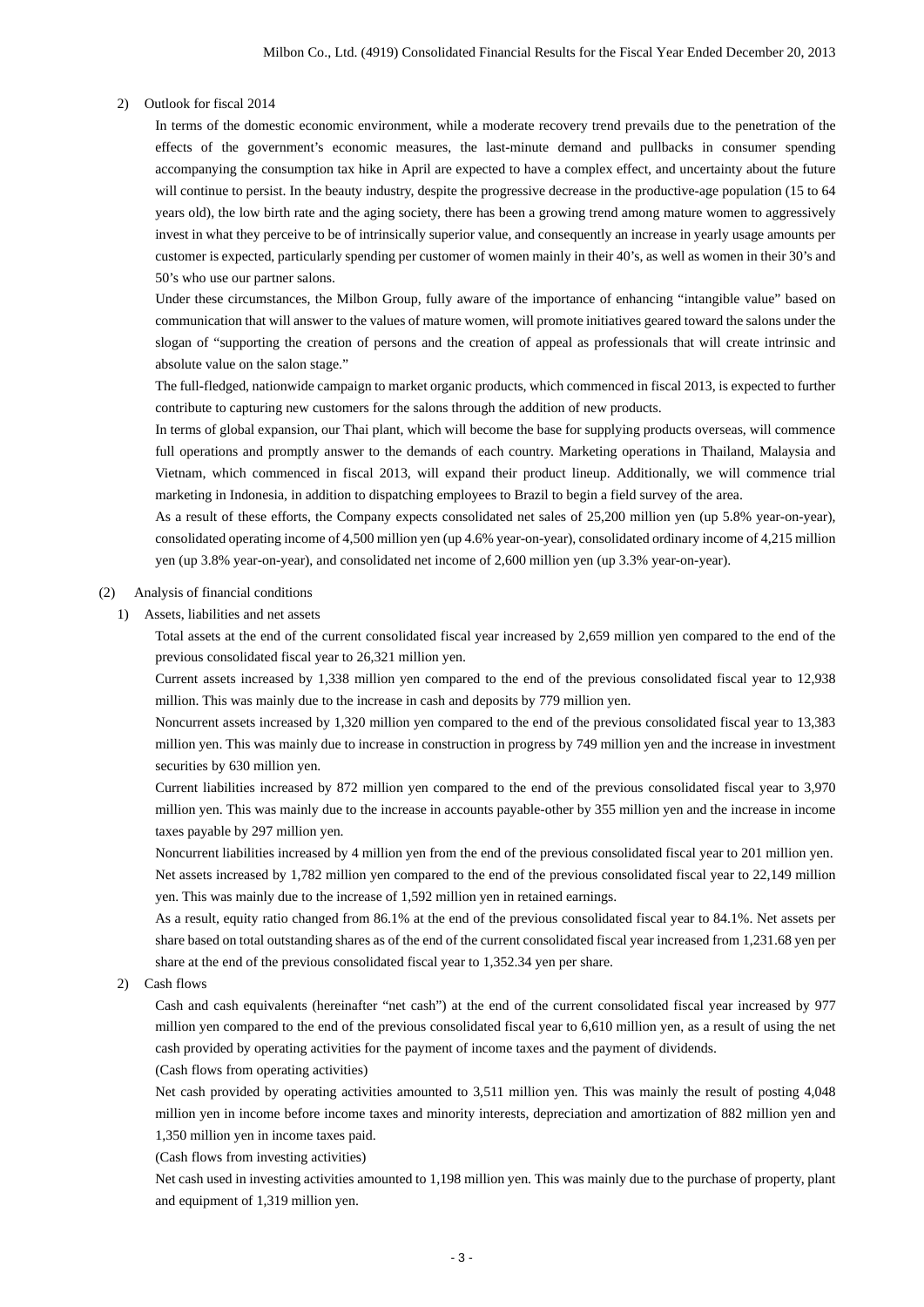(Cash flows from financing activities)

Net cash used in financing activities amounted to 1,387 million yen. This was mainly due to the net increase of 465 million yen in treasury stock and to the cash dividends paid to shareholders of 922 million yen.

|                                                     | Year ended<br>December 20.<br>2009 | Year ended<br>December 20.<br>2010 | Year ended<br>December 20,<br>2011 | Year ended<br>December 20.<br>2012 | Year ended<br>December 20,<br>2013 |
|-----------------------------------------------------|------------------------------------|------------------------------------|------------------------------------|------------------------------------|------------------------------------|
| Equity ratio $(\%)$                                 | 81.8                               | 84.9                               | 84.4                               | 86.1                               | 84.1                               |
| Equity ratio based on market<br>value $(\%)$        | 125.6                              | 131.4                              | 146.0                              | 163.8                              | 243.3                              |
| Interest-bearing debt to cash<br>flows ratio $(\%)$ | 2.8                                | 3.3                                | 2.6                                | 2.7                                | 2.3                                |
| Interest-coverage ratio (times)                     | 3,282.8                            | -                                  |                                    |                                    |                                    |

## (Reference) Cash flow-related indicators

(Notes) Equity ratio: Total net assets/total assets

Equity ratio based on market value: Total market capitalization/total assets

Interest-bearing debt to cash flows ratio: Interest-bearing debt/cash flows

Interest-coverage ratio: Cash flows/interest payments

- All of the figures in the aforementioned indices were calculated on a consolidated basis.
- \* Total market capitalization was calculated by multiplying the closing stock price at the end of the period by the total number of outstanding shares at the end of the period (excluding treasury stock).
- Cash flows were shown as an operating cash flow in the consolidated statements of cash flows.
- \* Interest-bearing debt refers to all debt posted in the consolidated balance sheets upon which interest is paid. The amount of interest paid in the consolidated statements of cash flows was treated as an interest payment in the calculations above.

## (3) Basic policy on the distribution of profit and dividends for the fiscal year under review and the following fiscal year

The Milbon Group considers the returning of profits to shareholders as an important management issue and makes it a basic policy to pay dividends in accordance with its operating results, while enhancing its business structure by maintaining internal reserves to the end of improving its earnings in the future. In addition, interim dividends are determined at the Board of Directors meetings and year-end dividends at the general meeting of shareholders, and it is the Group's basic policy to pay dividends twice every fiscal year.

For the current consolidated fiscal year, upon comprehensively taking into account factors including our financial position and profit levels, we have decided to pay an interim dividend of 33 yen per share, and a year-end dividend of 35 yen per share, for a total annual dividend of 68 yen per share, which represents an increase of 2 yen per share compared to the previous fiscal year. For the following fiscal year, we plan to pay an annual dividend of 68 yen per share. The Company conducted a 1.2 for 1 stock split of its common stock effective December 21, 2013.

Internal reserves are used for capital expenditures required for the medium- to long-term expansion of our business as well as R&D investments, to the end of enhancing our business structure.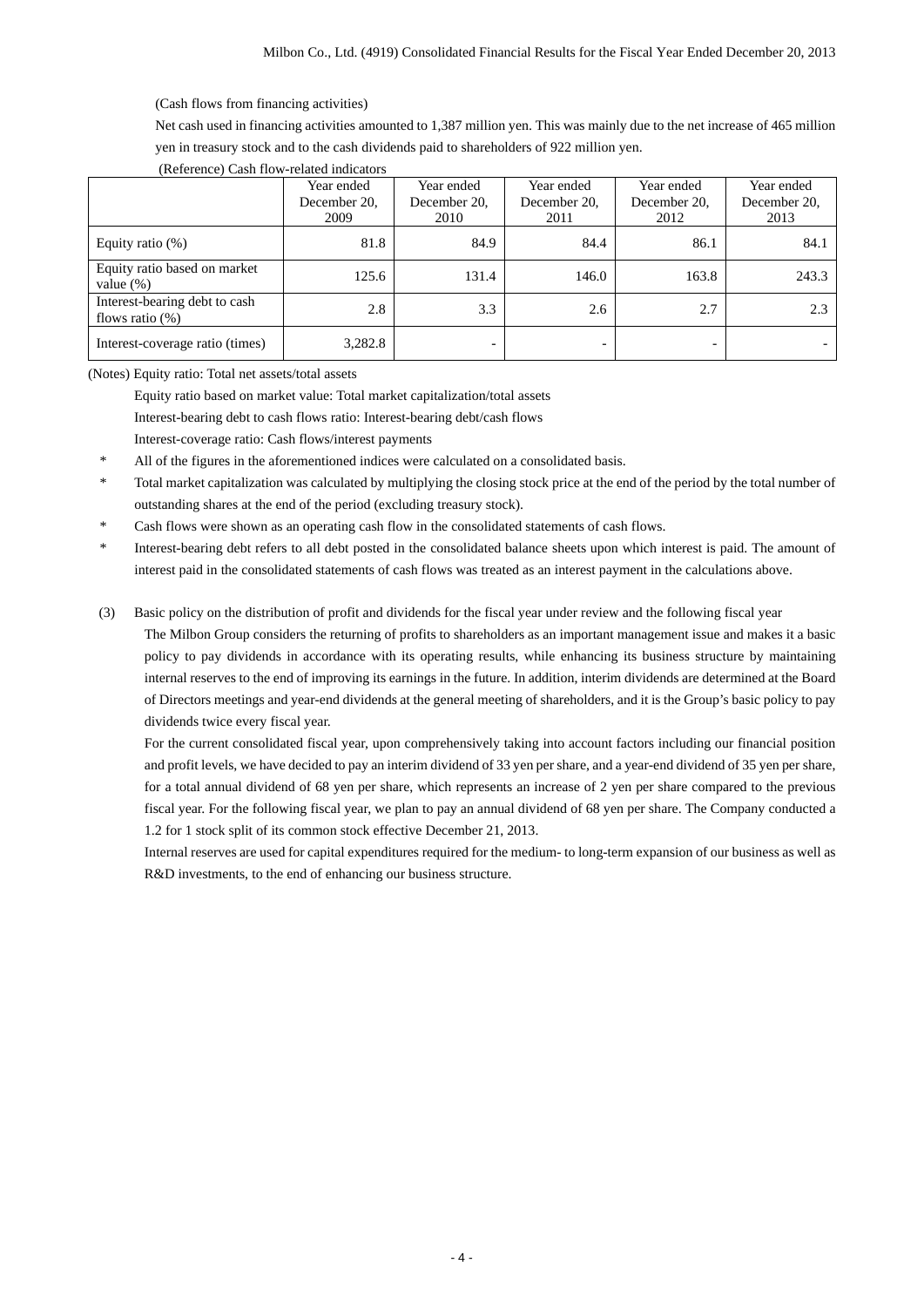(4) Business and other risks

Risks that could potentially affect the operating results, stock price and financial position of the Milbon Group include the following.

The future risks identified in this section are based on assessments made by the Company as of the end of the consolidated fiscal year under review. The Group recognizes the possibility of these risk events actually occurring and has prepared policies to prevent and avert such risks and take appropriate measures to minimize the impact of such risks when they do occur.

1) Risks associated with global expansion

The Milbon Group is aggressively expanding its business into the overseas markets. Global expansion entails risks relating to intellectual property rights including counterfeit goods, unforeseeable changes in laws and regulations, and risks of social unrest due to terrorism, war and other factors. Such risks could have a major impact on the Group's operating results and financial position.

2) Information security

The Milbon Group has taken various measures to protect information assets including customers' personal information and confidential information. However, unforeseeable events, such as the leakage of information due to unauthorized access, could have a major impact on the Group's operating results and financial position.

3) Risks associated with debt collection

The Milbon Group deliberates and records necessary reserves upon regularly reviewing its business partners from both quantitative and qualitative perspectives and in terms of collection status. However, deterioration in the business partner's credit standing or events such as bankruptcy could have a major impact on the Group's operating results and financial position.

4) Risks associated with major accidents

The Milbon Group utilizes company cars in its sales activities. The Group implements safety measures that places maximum priority on human life, including strict control over driving and the reinforcement of safety training. However, should a major accident event occur, it could lead to the loss of the customers' and the public's trust in the Group and have a major impact on the Group's operating results and financial position.

| Name                                    | Location              | Capital Stock                | Main line of<br>business                   | Percentage of<br>voting rights held<br>$(\% )$ | Relationship with the<br>Company                                                                                         |
|-----------------------------------------|-----------------------|------------------------------|--------------------------------------------|------------------------------------------------|--------------------------------------------------------------------------------------------------------------------------|
| (Consolidated subsidiaries)             |                       |                              |                                            |                                                |                                                                                                                          |
| MILBON USA, INC.                        | New York, USA         | USD 2 million                | Sale of hair<br>products                   |                                                | 100.0 Sells the Company's hair<br>products in the U.S.                                                                   |
| Milbon Trading<br>(Shanghai) Co., Ltd.  | Shanghai, China       | JPY 430 million              | Sale of hair<br>products                   |                                                | Sells the Company's hair<br>products in China.<br>100.0 Three executives hold<br>concurrent posts at the<br>Company.     |
| Milbon Korea Co., Ltd.                  | Seoul, South<br>Korea |                              | KRW 3,000 Sale of hair<br>million products |                                                | Sells the Company's hair<br>products in South Korea.<br>100.0 Two executives hold<br>concurrent posts at the<br>Company. |
| MILBON (THAILAND) CO., Bangkok,<br>LTD. | Thailand              | THB 450 million sale of hair | Manufacture and<br>products                |                                                | Manufactures and sells the<br>100.0 Company's hair products<br>in Thailand.                                              |

## 2. Outline of the Milbon Group

(Note) All companies fall under the category of "specified subsidiary."

We have omitted the disclosure of the Company's "Diagram of Business Activities (Business Details)," as there have been no significant changes since the "Diagram of Business Activities (Business Details)" which was contained in the Company's recent Securities Report (submitted on March 15, 2013).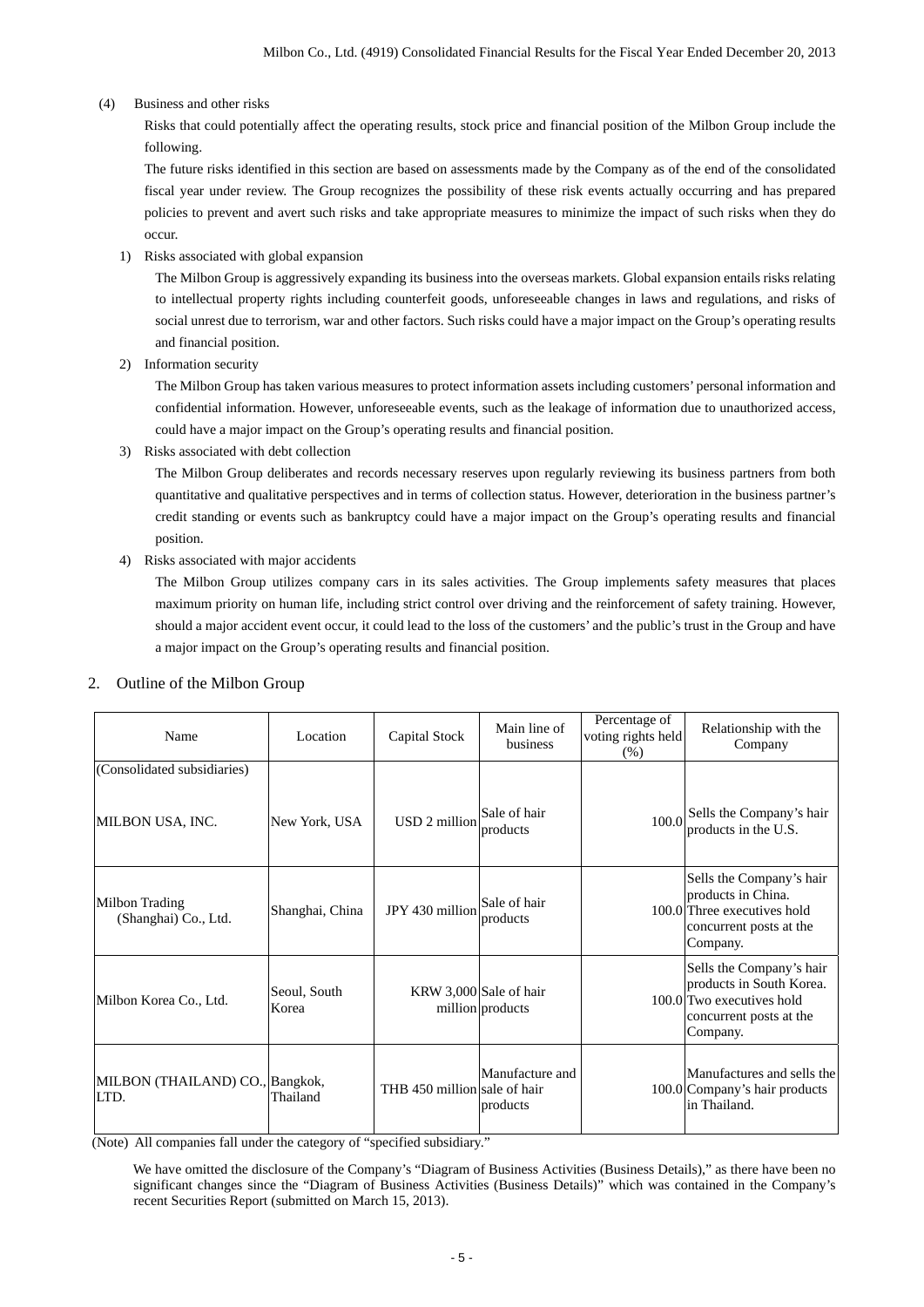# 3. Management policy

# (1) Basic management policies

The Milbon Group, under the slogan of "beautiful hair, beautiful people," has been developing its business that supports a beautiful way of life through hair designers.

"Beautiful hair enriches people's spirits. Milbon develops its business to contribute to the industry, countries and regions under the belief that people rich in spirit will develop culture, and that a society that values culture will bring about peace."

## (2) Target management indices

The Milbon Group, from the perspective of efficiently utilizing equity and generating growth from every unit of shareholders' equity, aims to exceed the following indices:

- 1) ROE (Return On Equity): 15% or more
- 2) EPS (Earnings Per Share): 150 yen or more
- (3) Medium- to long-term management strategies

The Milbon Group, in the "Medium Term 5-Year Business Vision (2010-2014)," which was announced on June 25, 2010, has set forth the following global vision: "Milbon aims to be the global No.1, first as a Japanese professional manufacturer, by cultivating global field ideas through human resource development and training in order for hair designers to achieve their goals." The Milbon Group aims to achieve consolidated net sales of 25,000 million yen and overseas sales to total sales ratio of 10.5% in 2014, the final year of the 5-year plan.

In terms of the strategies by areas, we will establish the strong No.1 position in Japan, as it is the foundation for globalization. For North America, as the symbol of globalization, we create the basis for the Group's existence and the core of all field activities. We will also cultivate Asian markets and establish its profit structure as a cornerstone of the Group's global growth strategies. We will pursue opportunities to enter the European market, as a source of globalization. As part of our initiatives toward globalization, we will aim for global growth by establishing a global organizational control, fostering global human resources, expanding into new areas and establishing an overseas production framework.

- (4) Tasks to be addressed by the Company
	- 1) In the marketing system, establish a program for fostering field persons, including the recruiting of local employees, and enhance the quality of marketing activities and educational assistance at the hair salons, to the end of further evolving our field person (trainer/sales staff) strategy.
	- 2) In product development, further improve Target Authority Customer (TAC) product development system, which catches the latest changes in hair design trends and utilizes such information in development.
	- 3) Promote the establishment of an efficient high-mix variable volume production system, and promote a subcontracted production in areas outside of Mie prefecture, in order to avoid disaster risk as the production facilities are concentrated there.
	- 4) Promote optimization of the supply chain and greater precision of the production plan, to the end of reducing losses from the disposal of inventories and improving inventory turnover.
	- 5) In order to advance our global vision, develop a system for fostering human resources capable of international business activities, executives with a keen sense of management and specialists.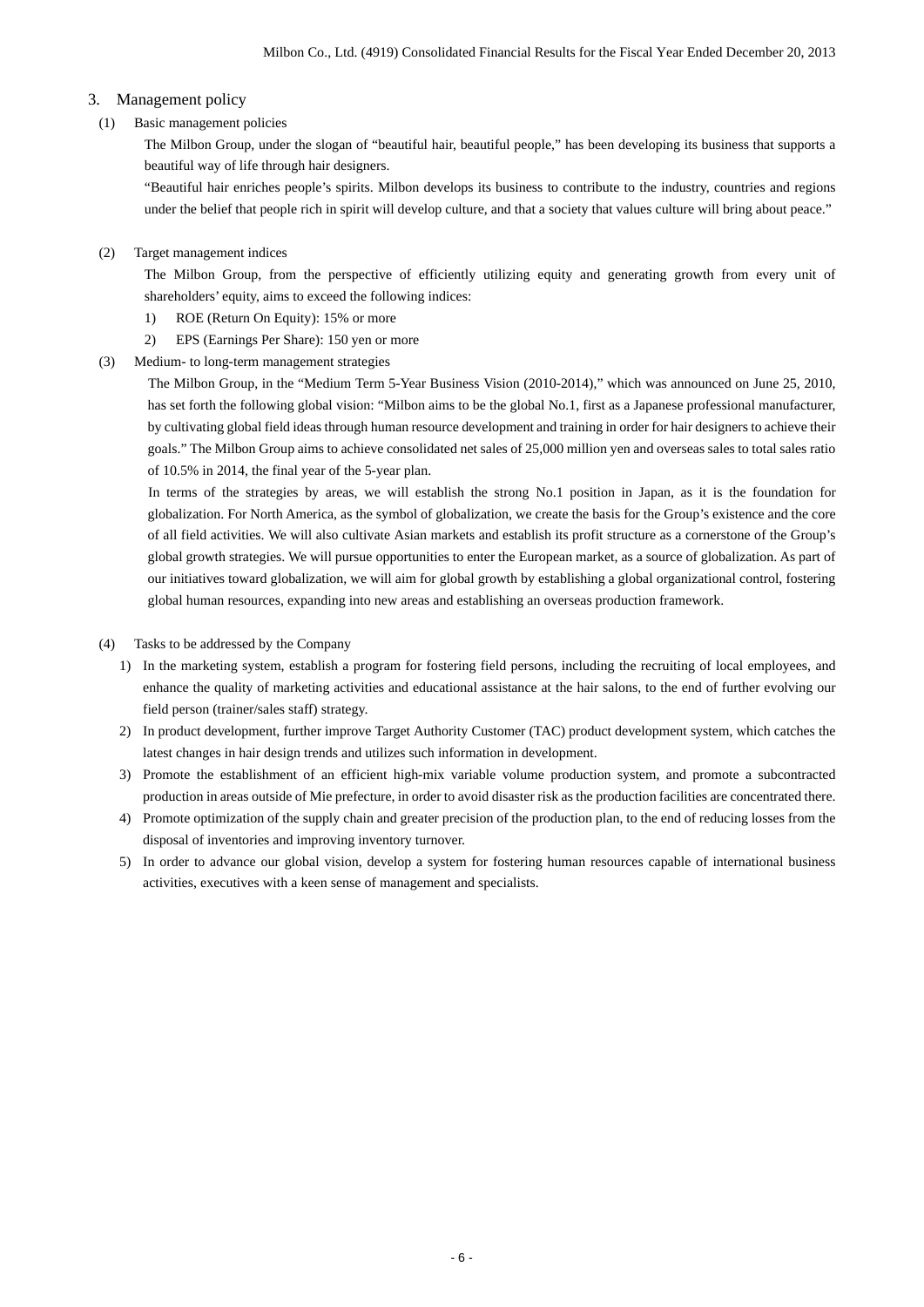# 4. Consolidated Financial Statements

(1) Consolidated Balance Sheets

|                                        |                                   | (Thousand yen)                          |
|----------------------------------------|-----------------------------------|-----------------------------------------|
|                                        | Previous Consolidated Fiscal Year | <b>Current Consolidated Fiscal Year</b> |
|                                        | (As of December 20, 2012)         | (As of December 20, 2013)               |
| Assets                                 |                                   |                                         |
| <b>Current</b> assets                  |                                   |                                         |
| Cash and deposits                      | 6,066,322                         | 6,845,649                               |
| Notes and accounts receivable-trade    | 2,964,933                         | 3,110,419                               |
| Merchandise and finished goods         | 1,775,588                         | 1,987,133                               |
| Work in process                        | 18,754                            | 21,957                                  |
| Raw materials and supplies             | 522,000                           | 607,585                                 |
| Deferred tax assets                    | 179,190                           | 269,733                                 |
| Other                                  | 113,719                           | 151,201                                 |
| Allowance for doubtful accounts        | (40, 939)                         | (55,548)                                |
| Total current assets                   | 11,599,570                        | 12,938,131                              |
| Noncurrent assets                      |                                   |                                         |
| Property, plant and equipment          |                                   |                                         |
| Buildings and structures               | 7,354,033                         | 7,721,653                               |
| Accumulated depreciation               | (3,741,699)                       | (4,066,624)                             |
| Buildings and structures, net          | 3,612,333                         | 3,655,029                               |
| Machinery, equipment and vehicles      | 4,353,063                         | 4,365,291                               |
| Accumulated depreciation               | (3,465,615)                       | (3,463,005)                             |
| Machinery, equipment and vehicles, net | 887,448                           | 902,286                                 |
| Land                                   | 4,763,766                         | 4,867,542                               |
| Construction in progress               | 85,294                            | 835,253                                 |
| Other                                  | 1,767,460                         | 1,828,754                               |
| Accumulated depreciation               | (1,586,871)                       | (1,672,808)                             |
| Other, net                             | 180,588                           | 155,945                                 |
| Total property, plant and equipment    | 9,529,431                         | 10,416,058                              |
| Intangible assets                      | 526,433                           | 481,762                                 |
| Investments and other assets           |                                   |                                         |
| Investment securities                  | 1,136,817                         | 1,767,519                               |
| Deferred tax assets                    | 397,060                           | 193,433                                 |
| Other                                  | 542,404                           | 573,968                                 |
| Allowance for doubtful accounts        | (69,240)                          | (49, 141)                               |
| Total investments and other assets     | 2,007,041                         | 2,485,780                               |
| Total noncurrent assets                | 12,062,905                        | 13,383,601                              |
| <b>Total assets</b>                    | 23.662.476                        | 26.321.732                              |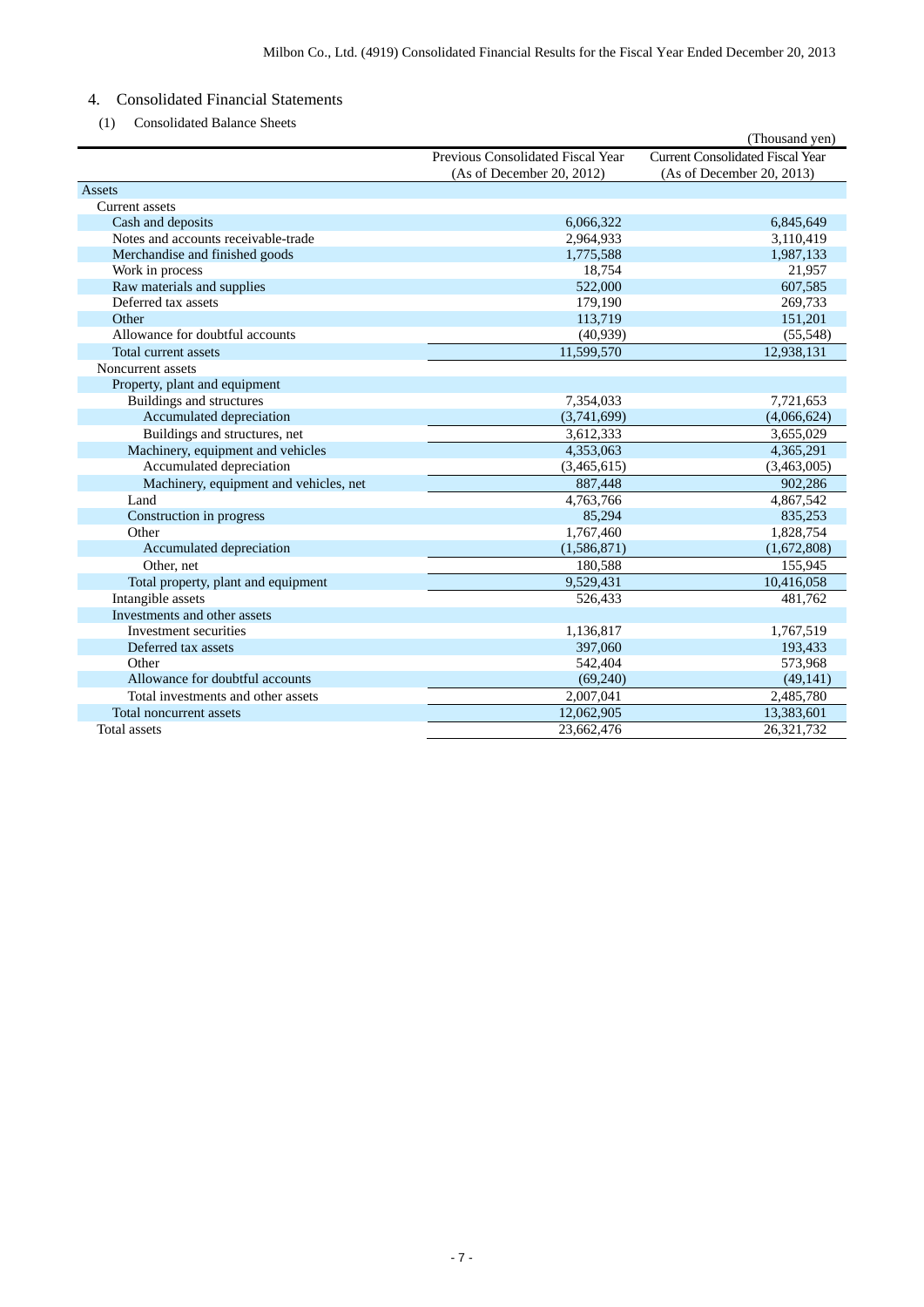|                                                       |                                   | (Thousand yen)                          |
|-------------------------------------------------------|-----------------------------------|-----------------------------------------|
|                                                       | Previous Consolidated Fiscal Year | <b>Current Consolidated Fiscal Year</b> |
|                                                       | (As of December 20, 2012)         | (As of December 20, 2013)               |
| Liabilities                                           |                                   |                                         |
| <b>Current liabilities</b>                            |                                   |                                         |
| Accounts payable-trade                                | 482,028                           | 501,379                                 |
| Accounts payable-other                                | 1,558,946                         | 1,914,806                               |
| Income taxes payable                                  | 647.791                           | 945.236                                 |
| Provision for sales returns                           | 20,978                            | 26,590                                  |
| Provision for bonuses                                 | 71,204                            | 83,995                                  |
| Other                                                 | 316,840                           | 498,640                                 |
| Total current liabilities                             | 3,097,790                         | 3,970,648                               |
| Noncurrent liabilities                                |                                   |                                         |
| Provision for retirement benefits                     | 46,231                            | 55,564                                  |
| Other                                                 | 151,128                           | 146,076                                 |
| Total noncurrent liabilities                          | 197,359                           | 201,641                                 |
| <b>Total liabilities</b>                              | 3,295,150                         | 4,172,289                               |
| Net assets                                            |                                   |                                         |
| Shareholders' equity                                  |                                   |                                         |
| Capital stock                                         | 2,000,000                         | 2,000,000                               |
| Capital surplus                                       | 199,120                           | 199,183                                 |
| Retained earnings                                     | 18,476,098                        | 20,069,024                              |
| Treasury stock                                        | (51,035)                          | (516, 646)                              |
| Total shareholders' equity                            | 20,624,182                        | 21,751,561                              |
| Accumulated other comprehensive income                |                                   |                                         |
| Valuation difference on available-for-sale securities | (129, 363)                        | 277,439                                 |
| Foreign currency translation adjustment               | (127, 493)                        | 120,442                                 |
| Total accumulated other comprehensive income          | (256, 856)                        | 397,881                                 |
| Total net assets                                      | 20, 367, 325                      | 22,149,443                              |
| Total liabilities and net assets                      | 23,662,476                        | 26,321,732                              |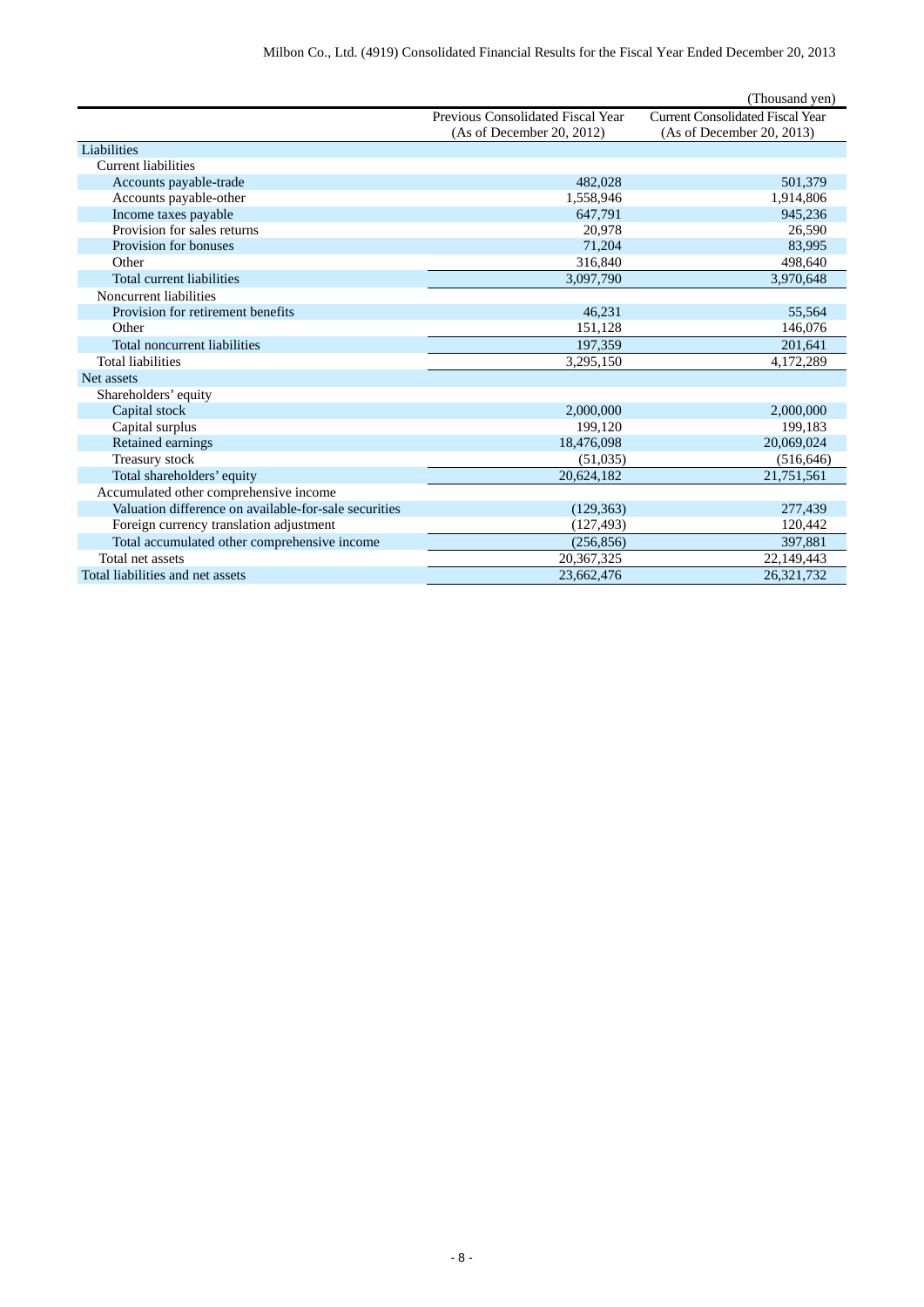# (2)Consolidated Statements of Earnings and Consolidated Statements of Comprehensive Income

# Consolidated Statements of Earnings

Consolidated Fiscal Year Ended December 20, 2012 and 2013

|                                                   |                            | (Thousand yen)           |
|---------------------------------------------------|----------------------------|--------------------------|
|                                                   | <b>Fiscal Year Ended</b>   | <b>Fiscal Year Ended</b> |
|                                                   | December 20, 2012          | December 20, 2013        |
|                                                   | (December 21, 2011 -       | (December 21, 2012 -     |
|                                                   | December 20, 2012)         | December 20, 2013)       |
| Net sales                                         | 21,887,379                 | 23,829,758               |
| Cost of sales                                     | 7,053,704                  | 7,654,832                |
| Gross profit                                      | 14,833,674                 | 16,174,925               |
| Selling, general and administrative expenses      | $\overline{10}$ , 847, 413 | 11,872,215               |
| Operating income                                  | 3,986,260                  | 4,302,709                |
| Non-operating income                              |                            |                          |
| Interest income                                   | 4,063                      | 15,036                   |
| Dividends income                                  | 33,555                     | 36,909                   |
| Company house defrayment income                   | 57,711                     | 48,031                   |
| Foreign exchange gains                            | 12,118                     | 43,292                   |
| Other                                             | 13,063                     | 16,176                   |
| Total non-operating income                        | 120,512                    | 159,447                  |
| Non-operating expenses                            |                            |                          |
| Sales discounts                                   | 371,176                    | 401,882                  |
| Other                                             | 230                        | 621                      |
| Total non-operating expenses                      | 371,406                    | 402,504                  |
| Ordinary income                                   | 3,735,366                  | 4,059,652                |
| Extraordinary income                              |                            |                          |
| Gain on sales of noncurrent assets                | $\overline{\phantom{a}}$   | 552                      |
| Total extraordinary income                        |                            | 552                      |
| <b>Extraordinary</b> loss                         |                            |                          |
| Loss on retirement of noncurrent assets           | 138,702                    | 11,404                   |
| Provision of allowance for doubtful accounts      | 12,647                     |                          |
| Total extraordinary losses                        | 151,349                    | 11,404                   |
| Income before income taxes and minority interests | 3,584,016                  | 4,048,801                |
| Income taxes-current                              | 1,440,032                  | 1,643,216                |
| Income taxes-deferred                             | 15,679                     | (110, 593)               |
| Total income taxes                                | 1,455,711                  | 1,532,623                |
| Income before minority interests                  | 2,128,304                  | 2,516,177                |
| Net income                                        | 2.128.304                  | 2,516,177                |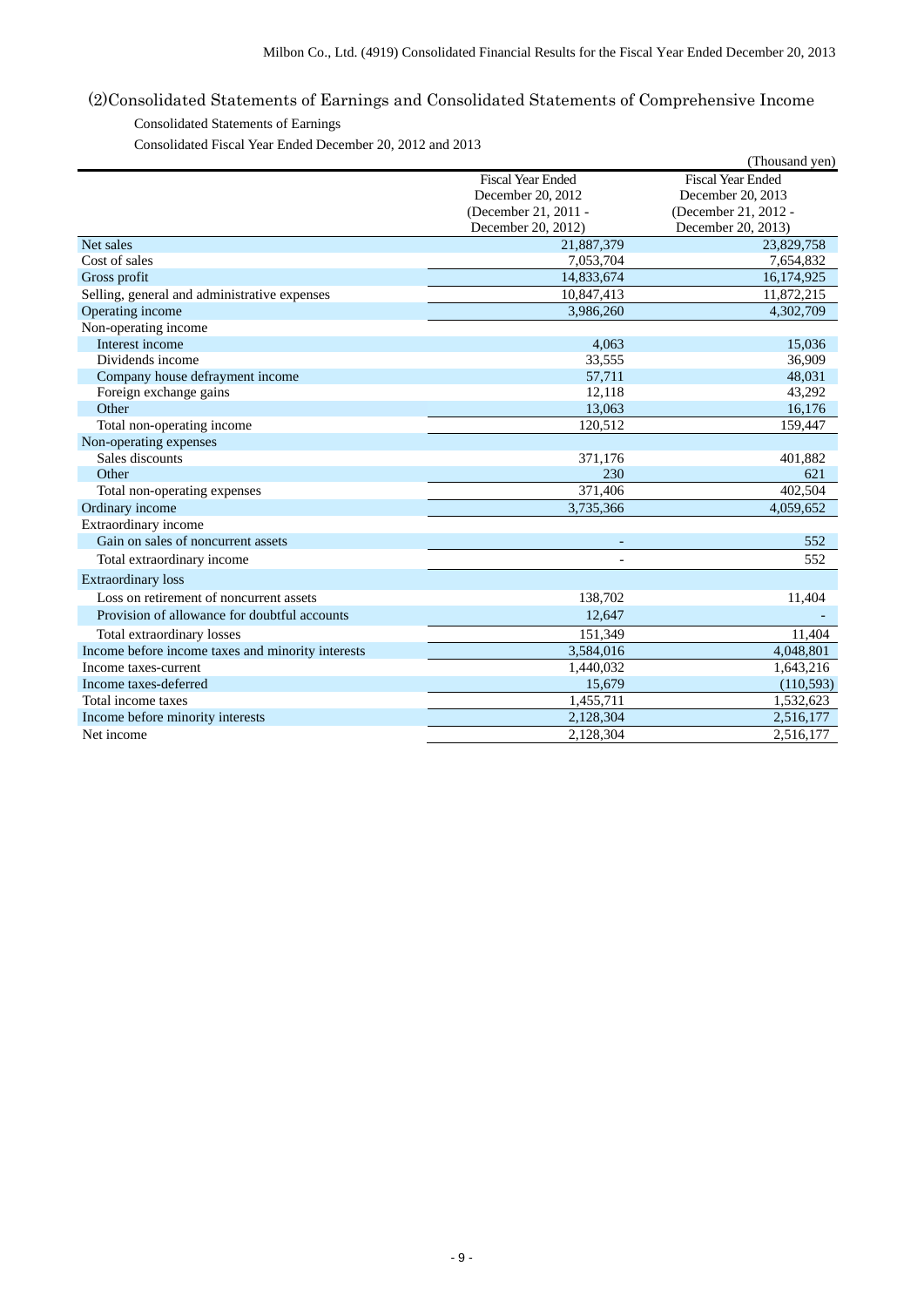Consolidated Statements of Comprehensive Income

Consolidated Fiscal Year Ended December 20, 2012 and 2013

|                                                           |                          | (Thousand yen)           |
|-----------------------------------------------------------|--------------------------|--------------------------|
|                                                           | <b>Fiscal Year Ended</b> | <b>Fiscal Year Ended</b> |
|                                                           | December 20, 2012        | December 20, 2013        |
|                                                           | (December 21, 2011 -     | (December 21, 2012 -     |
|                                                           | December 20, 2012)       | December 20, 2013)       |
| Income before minority interests                          | 2,128,304                | 2,516,177                |
| Other comprehensive income                                |                          |                          |
| Valuation difference on available-for-sale securities     | 77,260                   | 406,802                  |
| Foreign currency translation adjustment                   | 14,115                   | 247,935                  |
| Total other comprehensive income                          | 91,376                   | 654,738                  |
| Comprehensive income                                      | 2,219,681                | 3,170,916                |
| Comprehensive income attributable to                      |                          |                          |
| Comprehensive income attributable to owners of the parent | 2,219,681                | 3,170,916                |
| Comprehensive income attributable to minority interests   | $\overline{a}$           |                          |
|                                                           |                          |                          |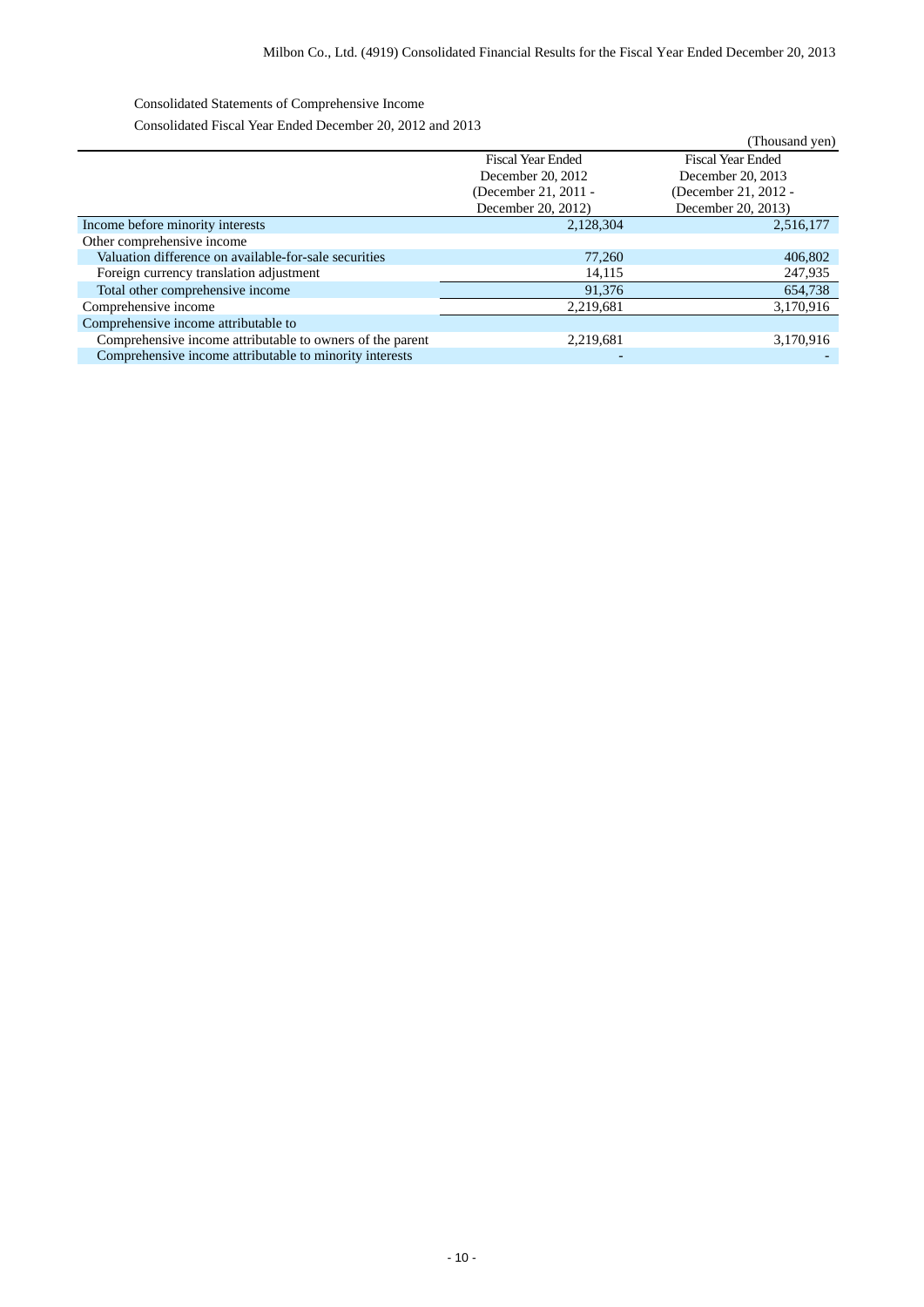# (3) Consolidated Statements of Changes in Shareholders' Equity

|                                            |                                                                                            | (Thousand yen)                                                                              |
|--------------------------------------------|--------------------------------------------------------------------------------------------|---------------------------------------------------------------------------------------------|
|                                            | <b>Fiscal Year Ended</b><br>December 20, 2012<br>(December 21, 2011-<br>December 20, 2012) | <b>Fiscal Year Ended</b><br>December 20, 2013<br>(December 21, 2012 -<br>December 20, 2013) |
| Shareholders' equity                       |                                                                                            |                                                                                             |
| Capital stock                              |                                                                                            |                                                                                             |
| Balance at the beginning of current period | 2,000,000                                                                                  | 2,000,000                                                                                   |
| Changes of items during the period         |                                                                                            |                                                                                             |
| Total changes of items during the period   |                                                                                            |                                                                                             |
| Balance at the end of current period       | 2,000,000                                                                                  | 2,000,000                                                                                   |
| Capital surplus                            |                                                                                            |                                                                                             |
| Balance at the beginning of current period | 199,120                                                                                    | 199,120                                                                                     |
| Changes of items during the period         |                                                                                            |                                                                                             |
| Disposal of treasury stock                 |                                                                                            | 63                                                                                          |
| Total changes of items during the period   |                                                                                            | 63                                                                                          |
| Balance at the end of current period       | 199,120                                                                                    | 199,183                                                                                     |
| Retained earnings                          |                                                                                            |                                                                                             |
| Balance at the beginning of current period | 17,257,339                                                                                 | 18,476,098                                                                                  |
| Changes of items during the period         |                                                                                            |                                                                                             |
| Dividends from surplus                     | (909, 531)                                                                                 | (923, 251)                                                                                  |
| Net income                                 | 2,128,304                                                                                  | 2,516,177                                                                                   |
| Disposal of treasury stock                 | (14)                                                                                       |                                                                                             |
| Total changes of items during the period   | 1,218,758                                                                                  | 1,592,926                                                                                   |
| Balance at the end of current period       | 18,476,098                                                                                 | 20,069,024                                                                                  |
| Treasury stock                             |                                                                                            |                                                                                             |
| Balance at the beginning of current period | (48, 652)                                                                                  | (51,035)                                                                                    |
| Changes of items during the period         |                                                                                            |                                                                                             |
| Purchase of treasury stock                 | (2,481)                                                                                    | (466, 492)                                                                                  |
| Disposal of treasury stock                 | 98                                                                                         | 881                                                                                         |
| Total changes of items during the period   | (2, 382)                                                                                   | (465, 611)                                                                                  |
| Balance at the end of current period       | (51,035)                                                                                   | (516, 646)                                                                                  |
| Total shareholders' equity                 |                                                                                            |                                                                                             |
| Balance at the beginning of current period | 19,407,806                                                                                 | 20,624,182                                                                                  |
| Changes of items during the period         |                                                                                            |                                                                                             |
| Dividends from surplus                     | (909, 531)                                                                                 | (923, 251)                                                                                  |
| Net income                                 | 2,128,304                                                                                  | 2,516,177                                                                                   |
| Purchase of treasury stock                 | (2,481)                                                                                    | (466, 492)                                                                                  |
| Disposal of treasury stock                 | 84                                                                                         | 944                                                                                         |
| Total changes of items during the period   | 1,216,376                                                                                  | 1,127,378                                                                                   |
| Balance at the end of current period       | 20,624,182                                                                                 | 21,751,561                                                                                  |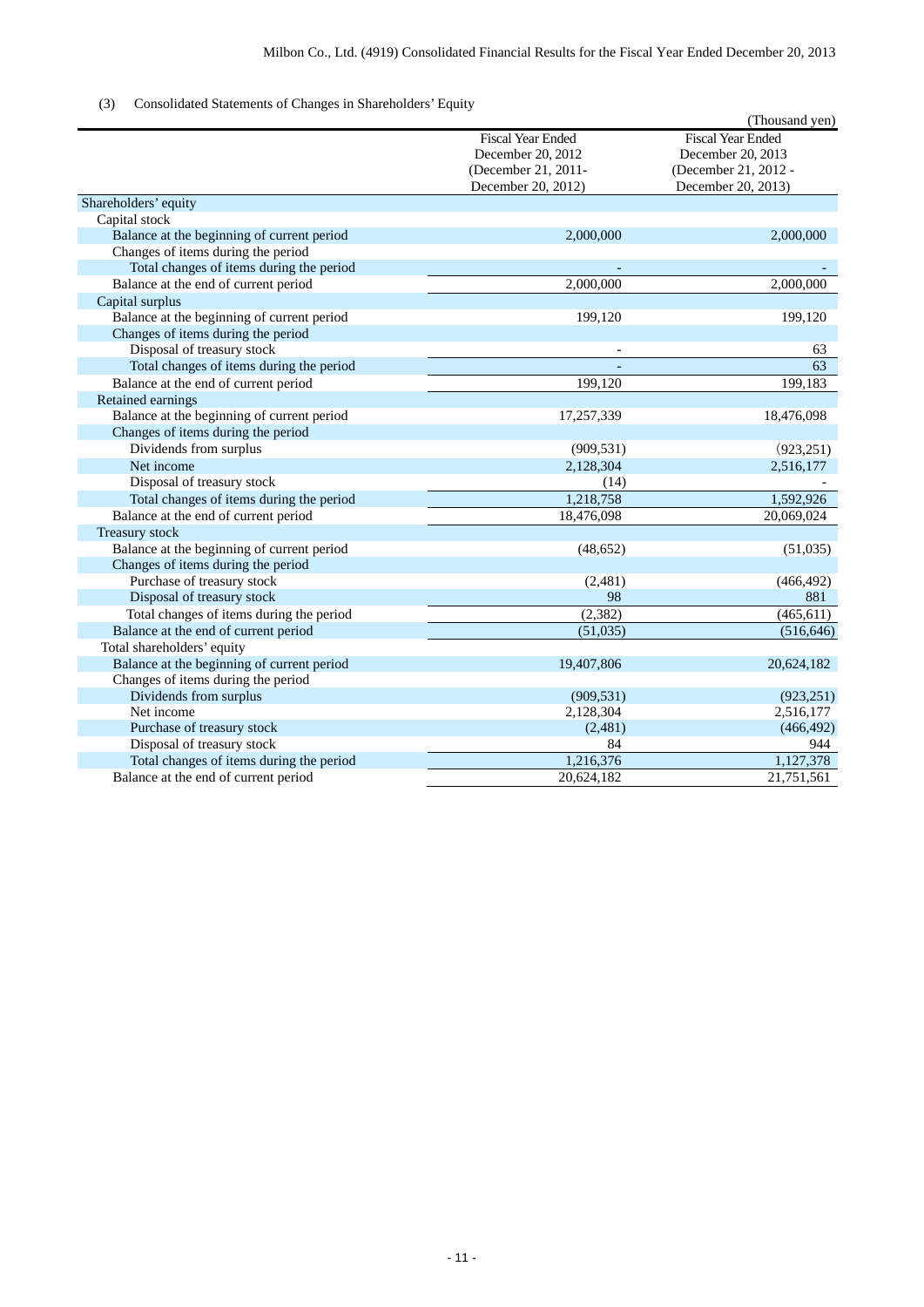|                                                       |                          | (Thousand yen)           |
|-------------------------------------------------------|--------------------------|--------------------------|
|                                                       | <b>Fiscal Year Ended</b> | <b>Fiscal Year Ended</b> |
|                                                       | December 20, 2012        | December 20, 2013        |
|                                                       | (December 21, 2011 -     | (December 21, 2012 -     |
|                                                       | December 20, 2012)       | December 20, 2013)       |
| Accumulated other comprehensive income                |                          |                          |
| Valuation difference on available-for-sale securities |                          |                          |
| Balance at the beginning of current period            | (206, 624)               | (129, 363)               |
| Changes of items during the period                    |                          |                          |
| Net changes of items other than shareholders' equity  | 77,260                   | 406,802                  |
| Total changes of items during the period              | 77,260                   | 406,802                  |
| Balance at the end of current period                  | (129, 363)               | 277,439                  |
| Foreign currency translation adjustment               |                          |                          |
| Balance at the beginning of current period            | (141,609)                | (127, 493)               |
| Changes of items during the period                    |                          |                          |
| Net changes of items other than shareholders' equity  | 14,115                   | 247,935                  |
| Total changes of items during the period              | 14.115                   | 247,935                  |
| Balance at the end of current period                  | (127, 493)               | 120,442                  |
| Total accumulated other comprehensive income          |                          |                          |
| Balance at the beginning of current period            | (348, 233)               | (256, 856)               |
| Changes of items during the period                    |                          |                          |
| Net changes of items other than shareholders' equity  | 91,376                   | 654,738                  |
| Total changes of items during the period              | 91,376                   | 654,738                  |
| Balance at the end of current period                  | (256, 856)               | 397,881                  |
| Total net assets                                      |                          |                          |
| Balance at the beginning of current period            | 19,059,573               | 20, 367, 325             |
| Changes of items during the period                    |                          |                          |
| Dividends from surplus                                | (909, 531)               | (923, 251)               |
| Net income                                            | 2,128,304                | 2,516,177                |
| Purchase of treasury stock                            | (2,481)                  | (466, 492)               |
| Disposal of treasury stock                            | 84                       | 944                      |
| Net changes of items other than shareholders' equity  | 91,376                   | 654,738                  |
| Total changes of items during the period              | 1,307,752                | 1,782,117                |
| Balance at the end of current period                  | 20,367,325               | 22,149,443               |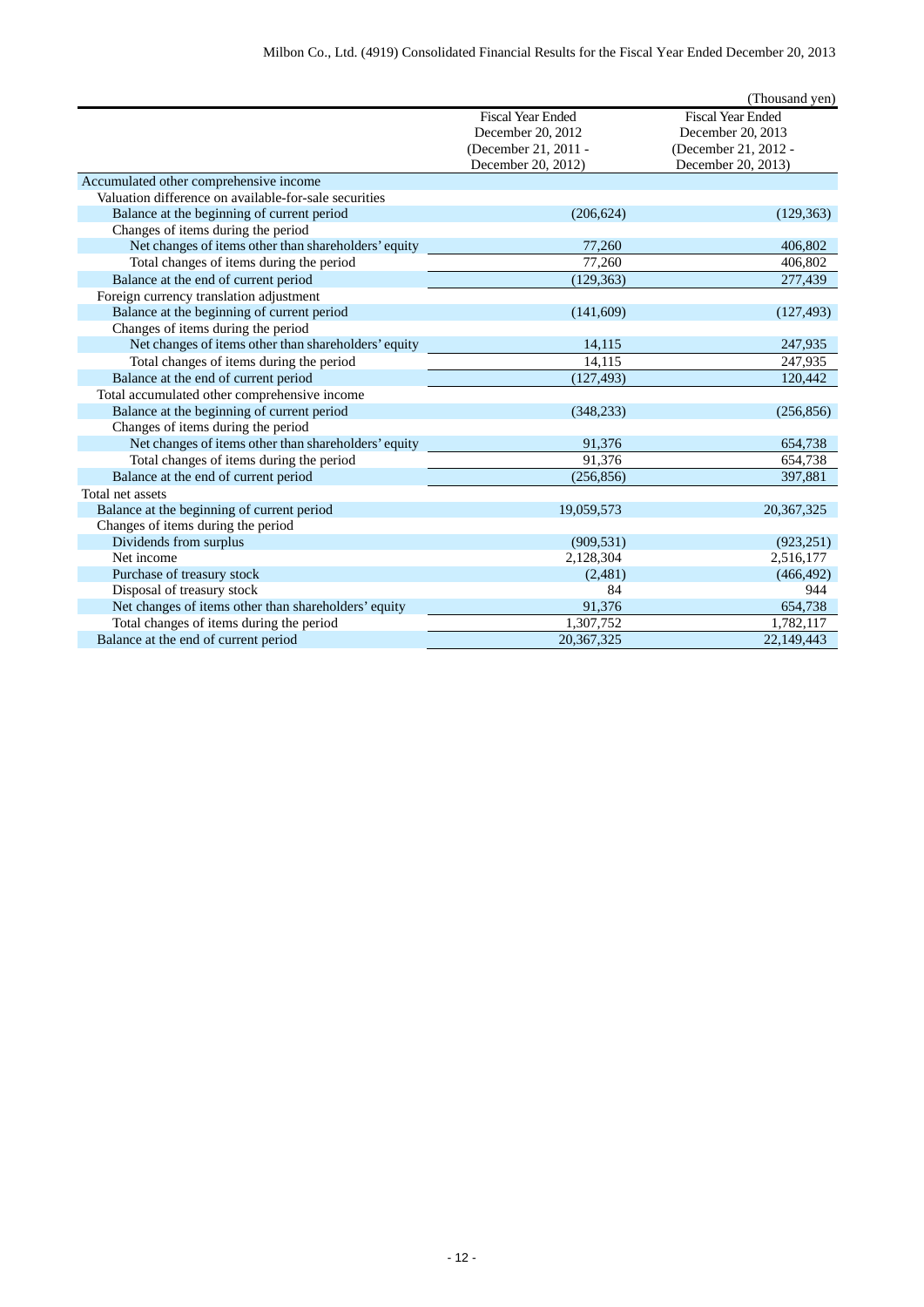# (4) Consolidated Statements of Cash Flows

|                                                          |                          | (Thousand yen)           |
|----------------------------------------------------------|--------------------------|--------------------------|
|                                                          | <b>Fiscal Year Ended</b> | <b>Fiscal Year Ended</b> |
|                                                          | December 20, 2012        | December 20, 2013        |
|                                                          | (December 21, 2011 -     | (December 21, 2012 -     |
|                                                          | December 20, 2012)       | December 20, 2013)       |
| Net cash provided by (used in) operating activities      |                          |                          |
| Income before income taxes and minority interests        | 3,584,016                | 4,048,801                |
| Depreciation and amortization                            | 952.259                  | 882,990                  |
| Increase (decrease) in allowance for doubtful accounts   | 69,497                   | (8,351)                  |
| Increase (decrease) in provision for bonuses             | 2,823                    | 12,117                   |
| Increase (decrease) in provision for sales returns       | (24, 756)                | 5,611                    |
| Increase (decrease) in provision for loss on guarantees  | (37,200)                 |                          |
| Increase (decrease) in provision for retirement benefits | 34,423                   | 7,417                    |
| Interest and dividends income                            | (37, 618)                | (51, 946)                |
| Foreign exchange losses (gains)                          | (2,208)                  | 5,460                    |
| Loss (gain) on sales of noncurrent assets                |                          | (552)                    |
| Loss on retirement of noncurrent assets                  | 138,702                  | 11,404                   |
| Decrease (increase) in notes and accounts                | 67,527                   | (134, 932)               |
| receivable-trade                                         |                          |                          |
| Decrease (increase) in inventories                       | (86,089)                 | (228,920)                |
| Increase (decrease) in notes and accounts payable-trade  | 61,220                   | (29, 381)                |
| Other, net                                               | 25,067                   | 289,933                  |
| Subtotal                                                 | 4,747,665                | 4,809,652                |
| Interest and dividends income received                   | 35,463                   | 52,752                   |
| Income taxes paid                                        | (1,805,740)              | (1,350,905)              |
| Net cash provided by (used in) operating activities      | 2,977,387                | 3,511,499                |
| Net cash provided by (used in) investing activities      |                          |                          |
| Purchase of property, plant and equipment                | (687,773)                | (1,319,939)              |
| Proceeds from sales of property, plant and equipment     |                          | 1,859                    |
| Purchase of intangible assets                            | (176, 386)               | (153, 837)               |
| Payments of loans receivable                             | (10, 441)                | (4,560)                  |
| Collection of loans receivable                           | 18,957                   | 20,647                   |
| Payments into time deposits                              | (424, 418)               | (230,973)                |
| Proceeds from withdrawal of time deposits                |                          | 514,505                  |
| Payments for guarantee deposits                          | (23,606)                 | (34,269)                 |
| Proceeds from collection of guarantee deposits           | 3,623                    | 8,248                    |
| Purchase of insurance funds                              | (201, 486)               | (1, 430)                 |
| Proceeds from cancellation of insurance funds            |                          | 3,398                    |
| Other, net                                               | (5,023)                  | (2,590)                  |
| Net cash provided by (used in) investing activities      | (1,506,555)              | (1, 198, 939)            |
| Net cash provided by (used in) financing activities      |                          |                          |
| Net decrease (increase) in treasury stock                | (2,397)                  | (465, 548)               |
| Cash dividends paid                                      | (908, 333)               | (922, 444)               |
| Net cash provided by (used in) financing activities      | (910, 730)               | (1,387,992)              |